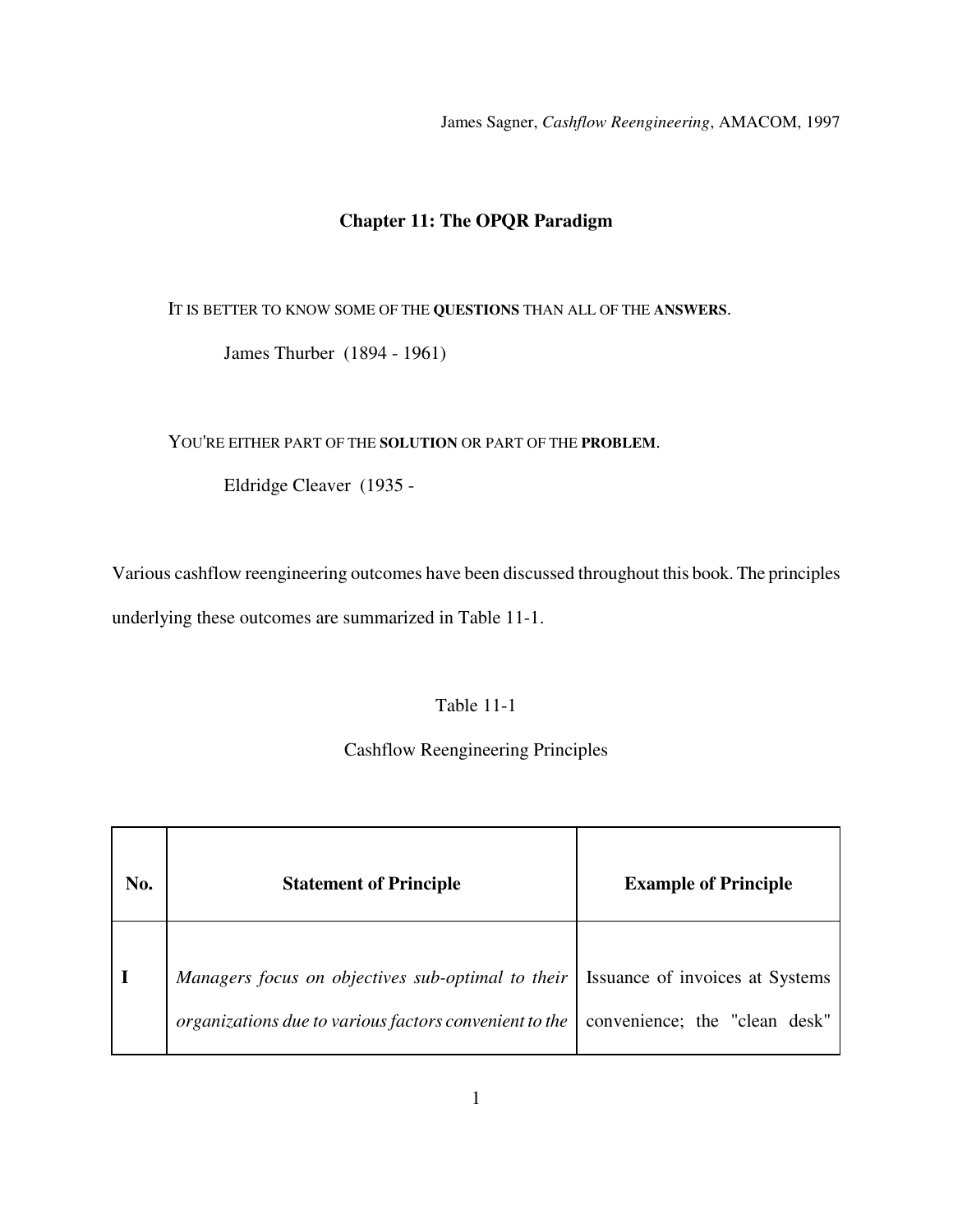|              | requirements of their management roles.                                                                                                                                                                                                                              | syndrome in Payables                                                                      |
|--------------|----------------------------------------------------------------------------------------------------------------------------------------------------------------------------------------------------------------------------------------------------------------------|-------------------------------------------------------------------------------------------|
| $\mathbf{I}$ | Managers may focus on objectives sub-optimal to<br>their organizations due to various factors supportive<br>of their personal objectives.                                                                                                                            | <b>Sales</b><br>below<br>cost<br>due<br>to<br>compensation plans based on<br>sales volume |
| Ш            | objectives<br>from<br><b>Managers</b><br>cannot<br>manage<br>appropriate to the enterprise but which are indivisible<br>to the level of the business or functional unit.                                                                                             | Use of "profits" to evaluate<br>business<br>unit<br>or<br>manager<br>performance          |
| IV           | A quantitative system to measure the performance of<br>managers does not necessary induce behavior in the<br>interest of either the enterprise or the manager.                                                                                                       | MBOs as a measure of quantity<br>(with no accompanying measure<br>of quality)             |
| V            | The quantitative comparison of processes across<br>organizations may oversimplify the responsibilities<br>specific to each manager, encourage haste in the<br>workplace in order to meet the standard, and affect<br>the quality of the product or service produced. | Use of benchmarking without<br>regard to standards of business<br>performance             |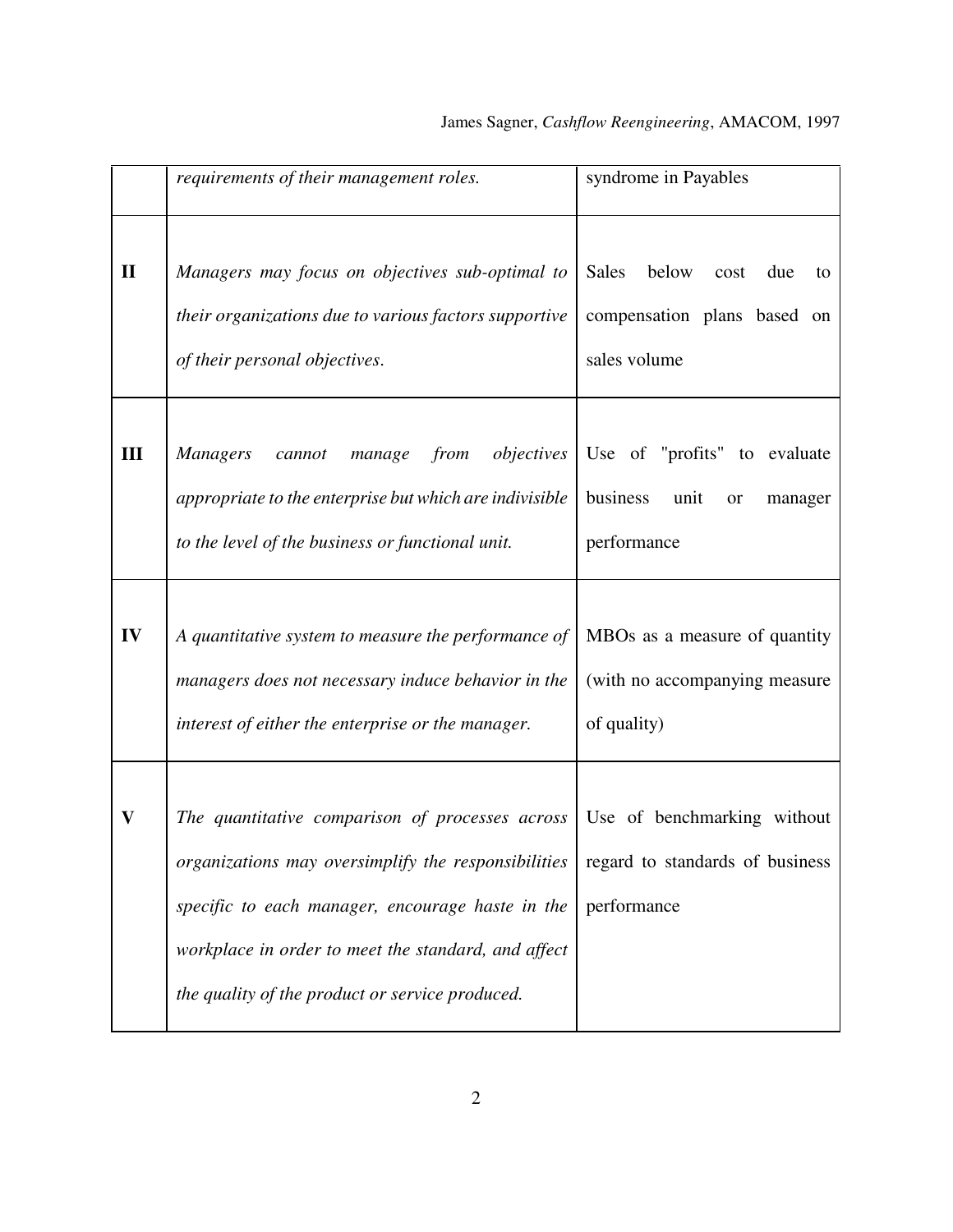| VI   | Managers should be evaluated on their plans for<br>reengineering both within and outside of the<br>boundaries of usual functional responsibilities. This<br>involves specific statements regarding problem areas,<br>the methods to be used for analysis, and the<br>functional areas and/or managers with whom<br>cooperation and coordination will be required. | Development of an analysis of<br>internal improvements to or the<br>outsourcing of disbursement<br>activity                                                           |
|------|-------------------------------------------------------------------------------------------------------------------------------------------------------------------------------------------------------------------------------------------------------------------------------------------------------------------------------------------------------------------|-----------------------------------------------------------------------------------------------------------------------------------------------------------------------|
| VII  | Due to the myopia of traditional functional<br>management, managers focus on elements of a<br>business problem but do not visualize the entire<br>problem, the various ramifications of the problem,<br>and all of its possible solutions.                                                                                                                        | Re-design of systems generating<br>payables without consideration<br>for the cost of that re-design vs.<br>outsourcing                                                |
| VIII | All cashflow reengineering efforts are derived from<br>combinations of improvements to current systems and<br>outsourcing throughout a collection, concentration or<br>disbursement process.                                                                                                                                                                      | Upon reexamination, outsourcing<br>payables<br>supplemented<br>by<br>internal improvements through<br>redesign of the system<br>of<br>matching<br>purchase<br>orders, |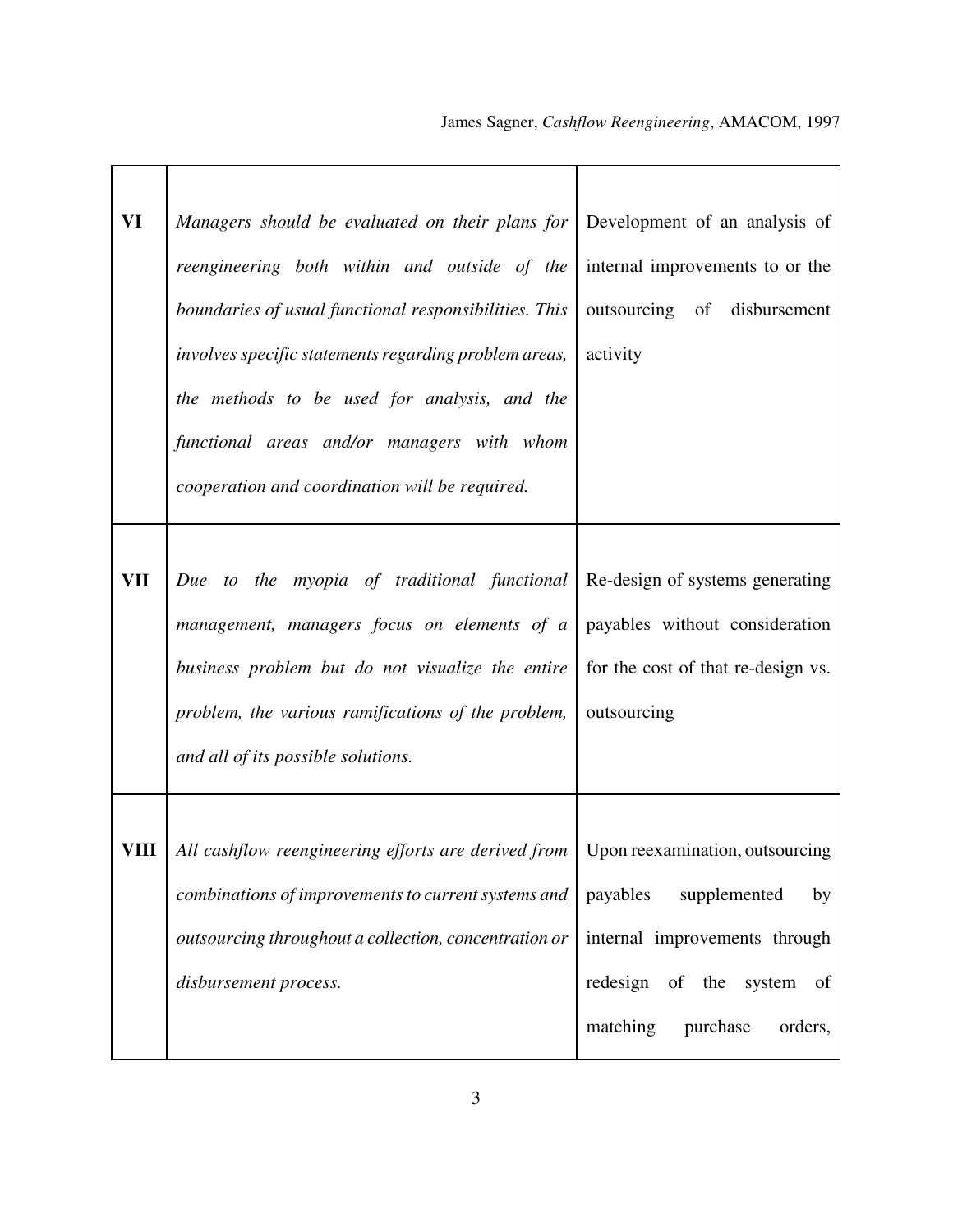|              |                                                                                        | receiving reports and invoices   |
|--------------|----------------------------------------------------------------------------------------|----------------------------------|
|              |                                                                                        |                                  |
|              |                                                                                        |                                  |
| IX           | Managers who focus on the quantitative measurement                                     | Qualitative factors not included |
|              | of alternative courses of action often underreport                                     | in business decision-making      |
|              | and/or fail to understand the qualitative factors                                      |                                  |
|              | essential to the accomplishment of their jobs.                                         |                                  |
|              |                                                                                        |                                  |
| $\mathbf{X}$ | The essence of management is the continual exploration of opportunities to improve the |                                  |
|              | performance of the organization. The manager must constantly review activities by      |                                  |
|              | competitors and product/service offerings by banks and vendors, and be prepared to     |                                  |
|              | consider changing his/her business procedures to accommodate new technology and new    |                                  |
|              | methods.                                                                               |                                  |

The reengineering revolution goes beyond these principles to focus on the more thoughful use of quantitative skills in evaluating managerial performance. Organizations are fixated today on counting things (*e.g.*, the number of sales calls or checks disbursed, the dollars of cost), even though this obsession oversimplifies the role of the manager. Managers fail to continuously analyze their areas of responsibility and those of outside of their functional boundaries.

There are four overriding conclusions regarding the management of organizations in today's business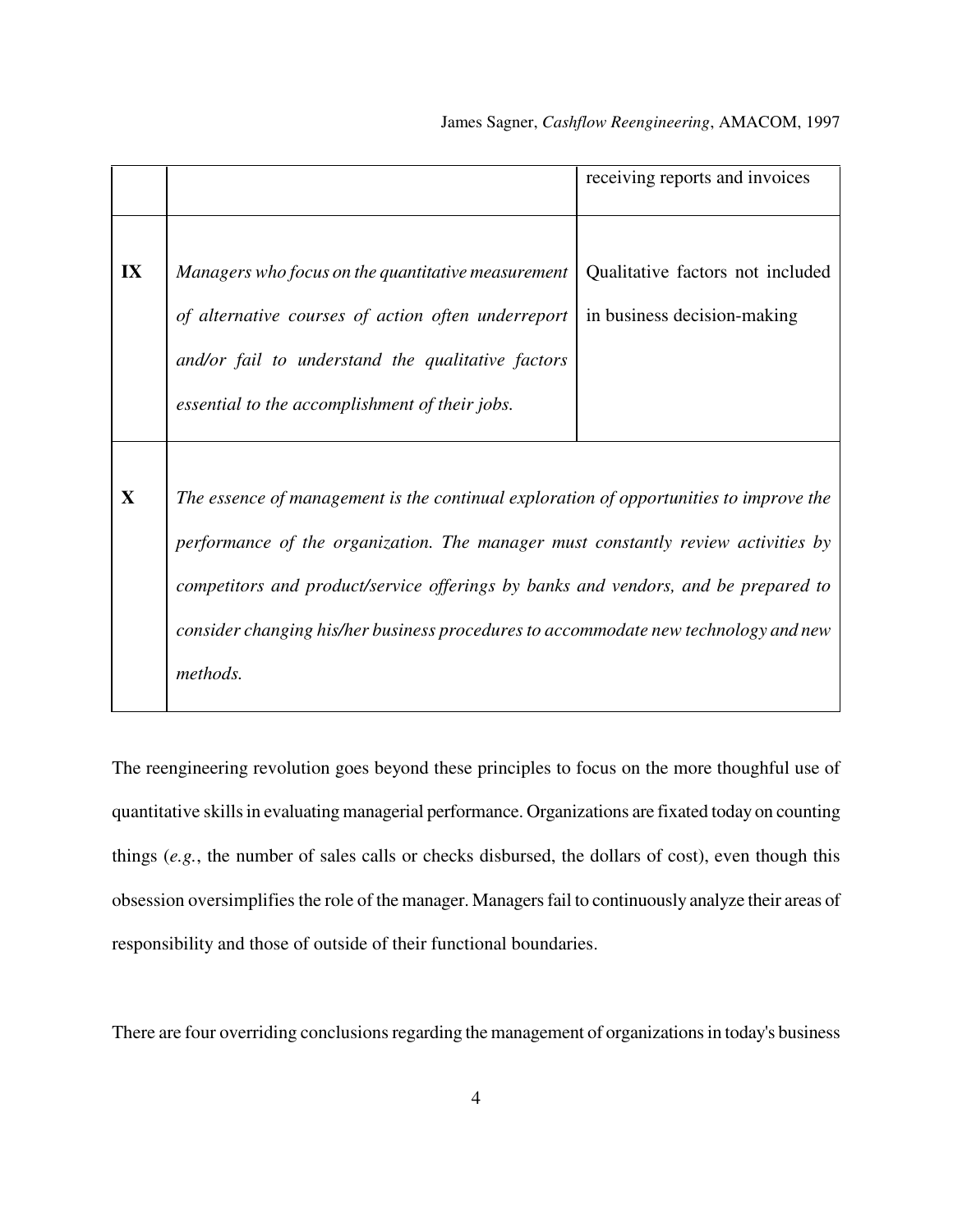climate:

ORGANIZATIONS REWARD THE PERFORMANCE OF THE SBU OR THE MANAGER RATHER THAN HIS OR HER CONTRIBUTION TO THE PERFORMANCE OF THE ORGANIZATION. THIS IS THE ORGANIZATIONAL PERFORMANCE OR "O" PROBLEM. We have noted this problem in the discussion of the manager's focus on objectives convenient to the accomplishment of his/her function or personnel needs, and because of the difficulty of developing useful individual or SBU objectives based on the objectives of the organization. In other words, while everyone ostensibly cares about the success of the organization, the real desire for most of us is to be personally survive and be professionally successful.

This phenomenon is illustrated by the attitudes of the citizens of a country toward the security of that country. While lip service may be given toward improvement of conditions within the nation, individuals and groups promote their own interests before that of their fellow citizens. When survival is threatened, as in wartime, those individual/group causes are necessarily subordinated to that of the nation.

ORGANIZATIONS DO NOT EMPHASIZE A RIGOROUS METHODOLOGICAL OR ANALYTICAL PROCESS IN THE IMPROVEMENT OF ORGANIZATIONAL PERFORMANCE.This is the process or "P" problem. The pursuit of advanced education and certification has become universal in our culture, with MBAs, CLUs (for insurance), CCMs (for treasury management), CFAs (for investment analysis) and other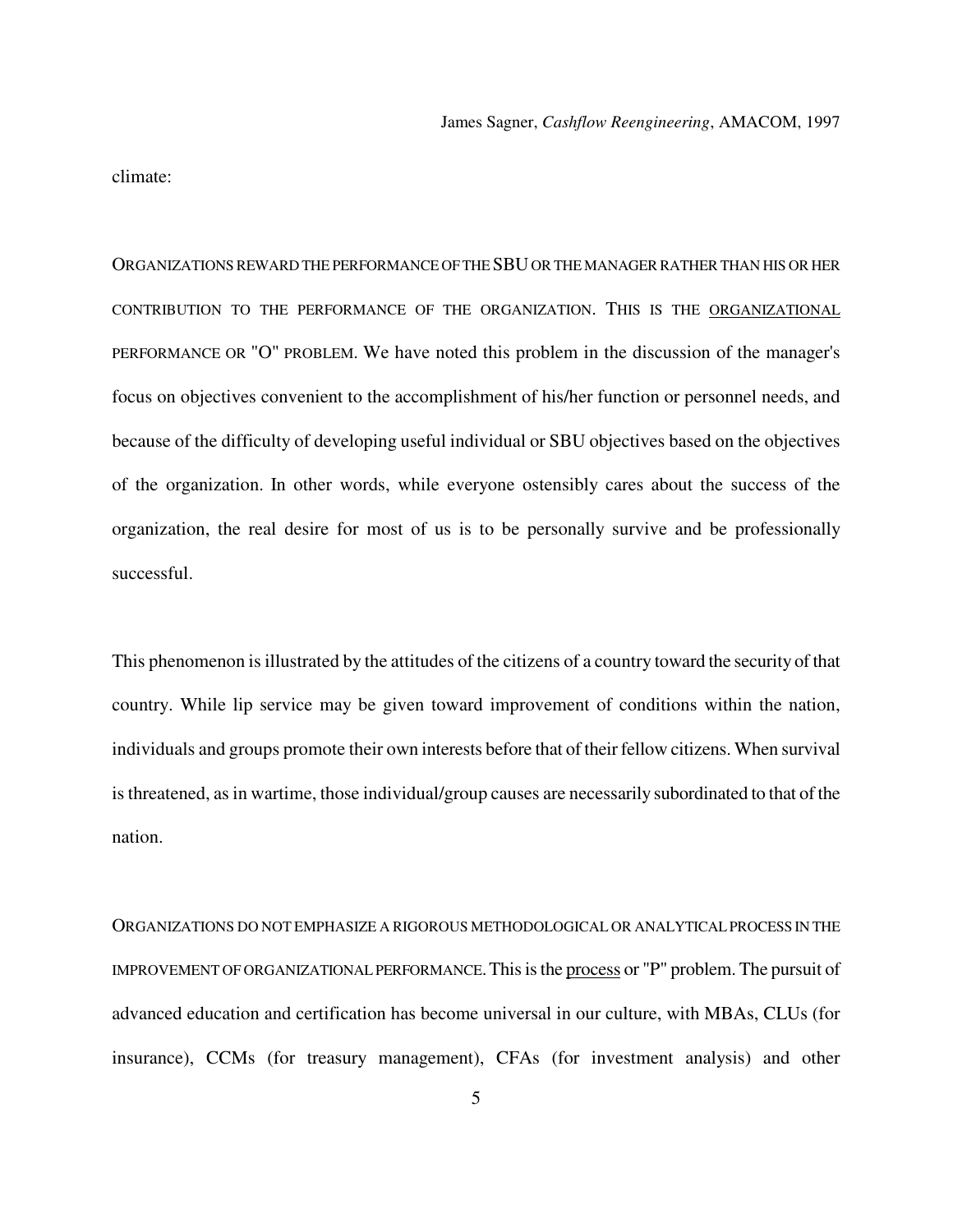qualifications commonly attached to managers' names. These programs are academically demanding, and we are now a universe of highly trained managers. However, when considering a business problem, we frequently choose the least difficult analysis. We draw the narrowest possible boundaries around the issues to be considered, and use the most simplistic analytical methods to approach any problem. A good example is the Chapter 7 discussion of cash forecasting. Do we thoughtfully analyze inflows and outflows to determine patterns of cash activity, perhaps utilizing statistical techniques, or do we determine each day's net position and invest or repay debt overnight? Most financial managers do the latter.

Furthermore, we do not concern ourselves with how a change in our function or job will effect other elements in the organization, despite the fact that such functions are closely intertwined with nearly every other organizational activity. For example, if the marketing manager decides to reduce prices in a product line, cashflow will decline, inventory requirements may rise, production may have to be rescheduled, and workers may be moved from their current jobs to a different production line. Were all these functional areas informed about the price change? In our experience, not likely.

ORGANIZATIONS OVERSIMPLIFY THE EVALUATION OF MANAGERIAL PERFORMANCE THROUGH SCHEMES USING QUANTIFICATION.THIS IS THE QUANTIFICATION OR "Q" PROBLEM.The manager's job involves a highly complex interplay of personnel, equipment, overhead, materials, customer requirements, financial results, information systems, and a host of other factors. Yet when we establish goals for ourselves and our work groups, we focus on the most simplistic possible quantitative measure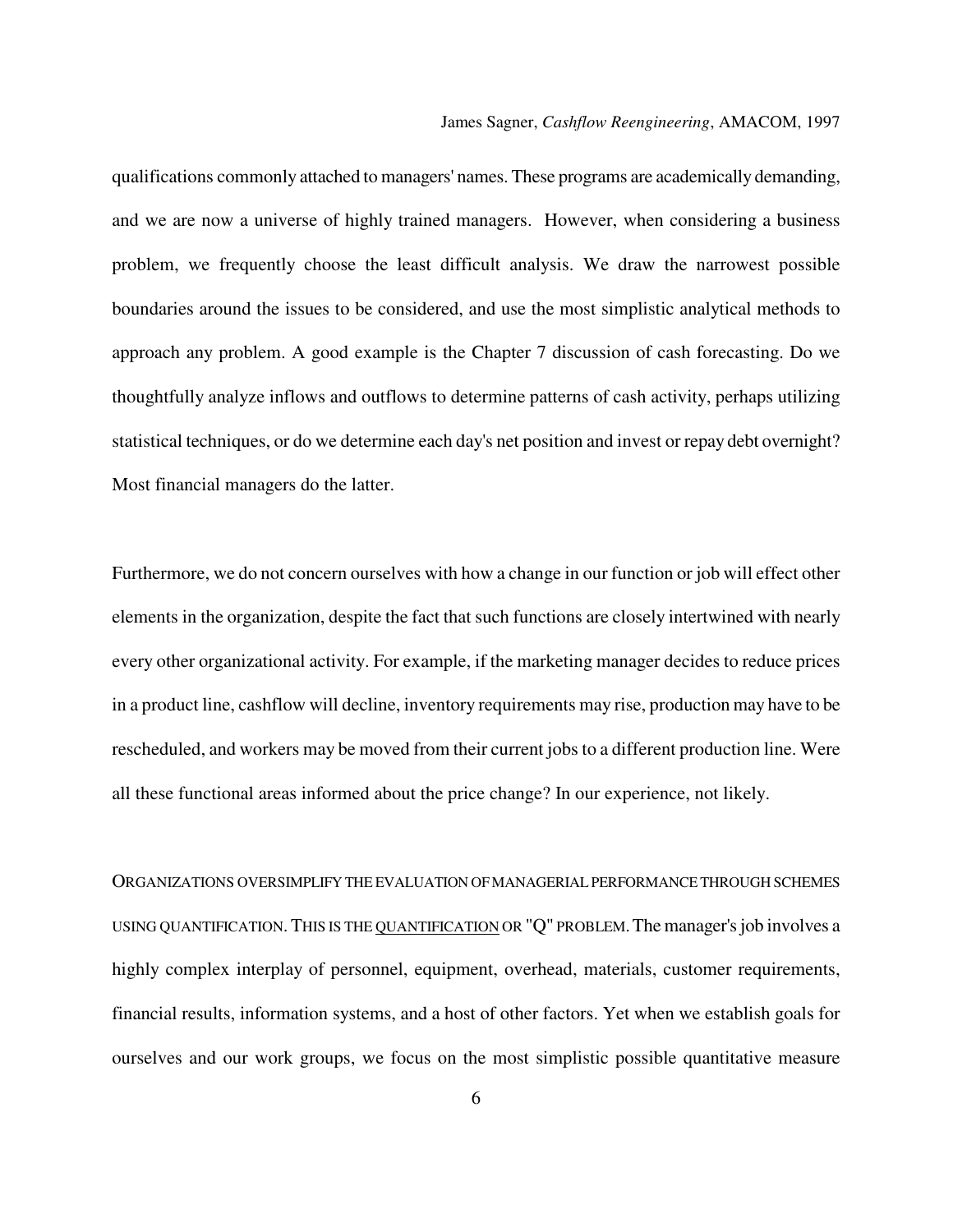without regard for the quality of the effort. Thus, a set of managerial objectives might include the number of sales calls, the dollars of expense or the failure rate of a production process, or even more simply, the number of hours or days worked.

The nature of the manager's job makes more complex evaluation difficult and subject to concern for objectivity. A good manager is involved in so many activities within his/her organization, with so many interfaces to so many elements, that a simplistic count of "successes" against a goal would be laughable, if it were not such an insult.

FINANCIAL REENGINEERING INVOLVES A SERIES OF PROCEDURES TO ANALYZE AND IMPROVE ORGANIZATIONAL PERFORMANCE IN MANAGING EVENTS ALONG THE CASHFLOW TIMELINE.THIS IS THE REENGINEERING OR "R" SOLUTION. The effort necessary to re-design business processes to save costs and time, and to improve service, forces the manager to go beyond the limitations inherent in the O, P and Q problems, and to attempt to find approaches supportive of the organizational mission. The O, P and Q problems and the R solution are illustrated in the following cases drawn from our consulting work.

### Case 1: Telecommunications Company

A telecommunications company was comprised largely of independent, non-integrated businesses,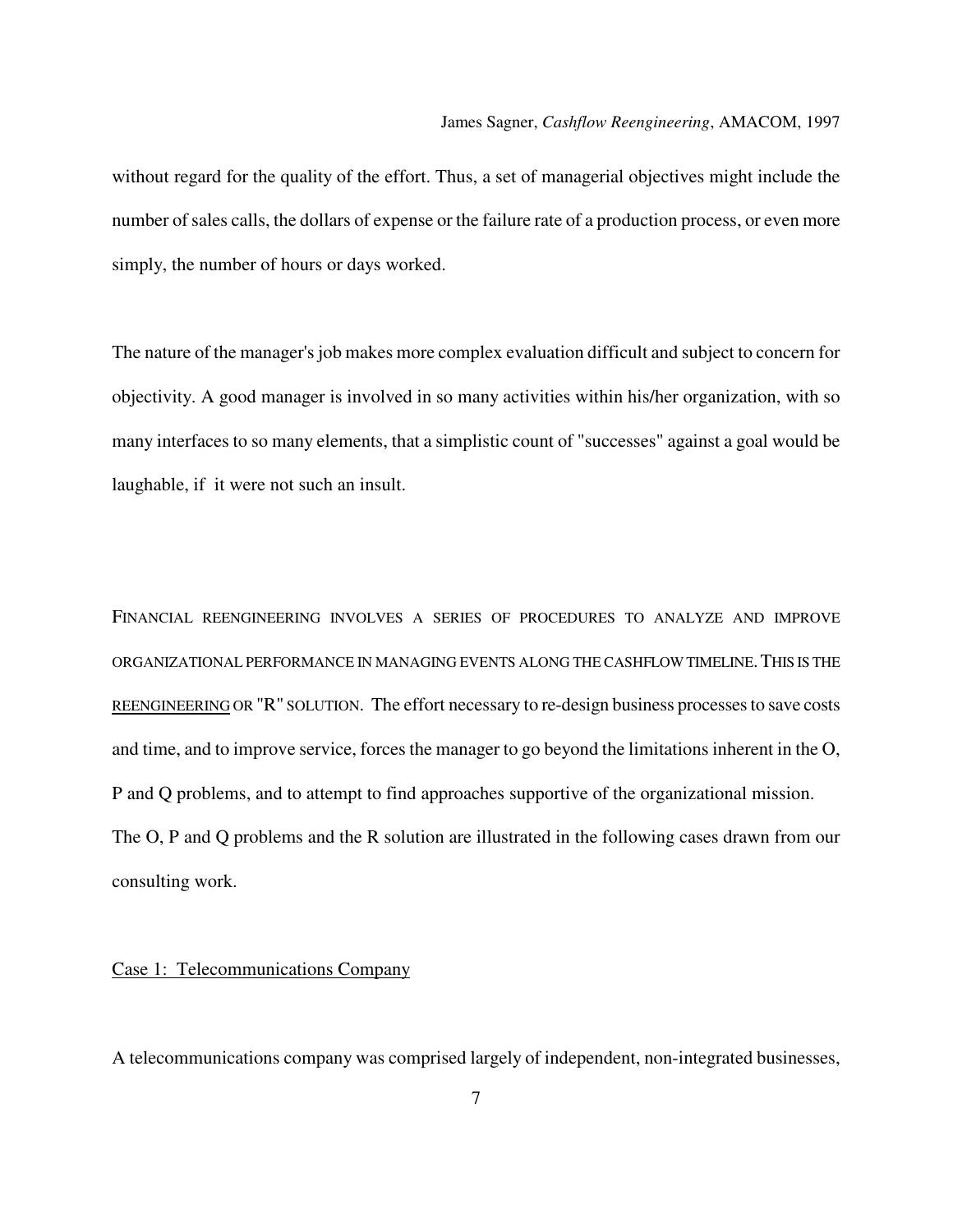functioning as if they were stand-alone operations. At no time during the consulting engagement was there any concept expressed of the Case 1 company as a billion dollar enterprise; rather, responses were driven by the perceived needs of the individual business units. (THE O PROBLEM)

Each business unit retained its own sales force, its own order entry clerks, its own invoicing activity, its own lockbox and office collection procedures, and its own cash application function. While there was movement toward a company-wide information system, the prevailing attitude was displeasure at this development and an intention to maintain supplementary business unit-specific systems.

(THE O PROBLEM)

The initial request by the company of the consultants was for a more efficient lockbox system, in that each major business unit maintained its own collection system. In justifying the study, the Treasury Department assumed that about \$50,000 in banking fees and float could be saved. However, no thought was given to reviewing the various activities along the cashflow timeline to determine if an integrated plan of internal improvement and/or outsourcing would provide superior efficiencies. (THE P PROBLEM)

Discussions with all business units indicated that sales representatives are compensated by booked sales statistics without regard to the amount of the cash downpayment or the timing of subsequent remittances. The marketing of product was unrelated to the profitability of each sales activity, and sales concessions were often made to accomplish the sale without regard to the impact on the ROE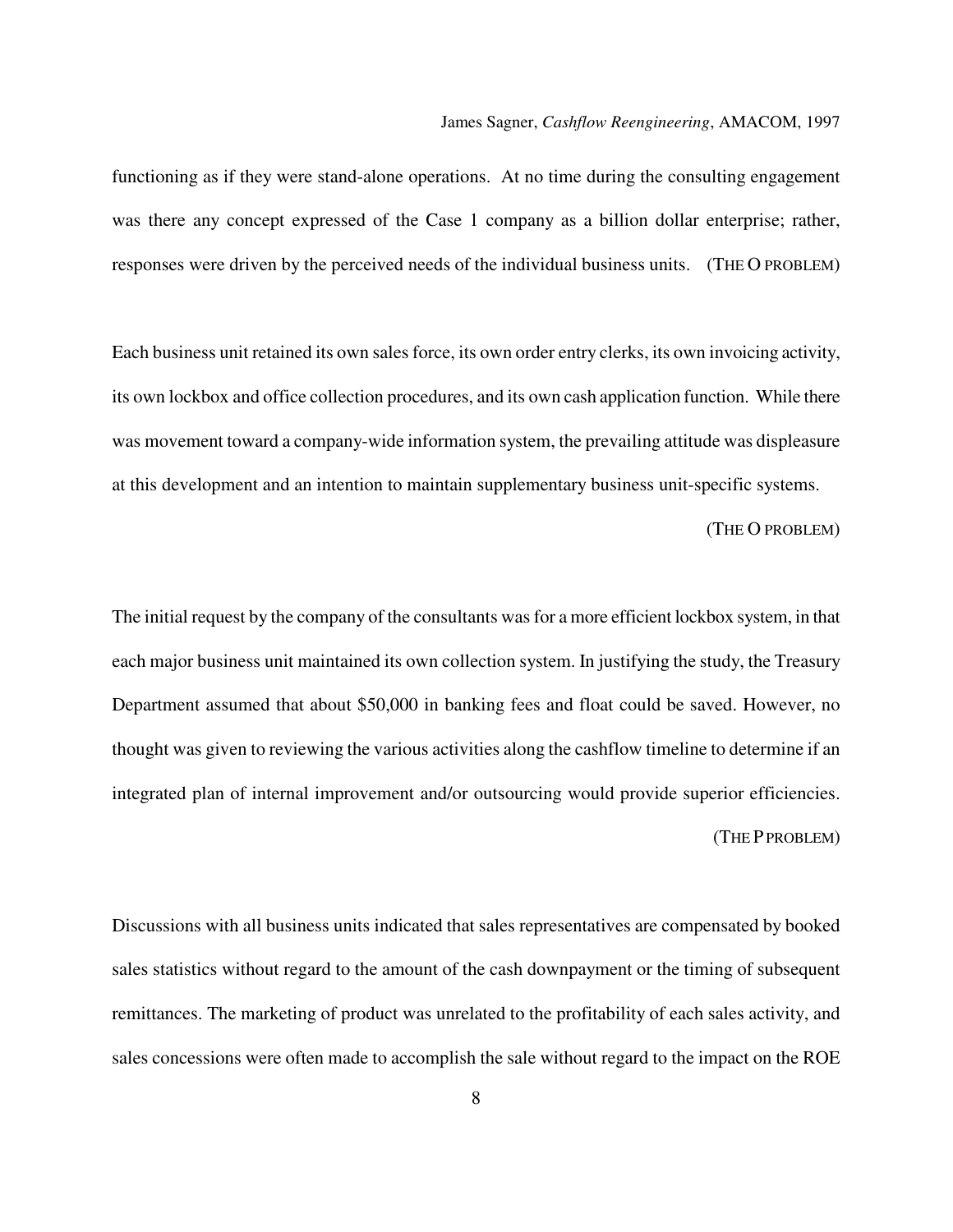of the organization. For example, the requirement for down payments with orders was commonly waived, and payments were received long after the normal net 30 day without penalty. (It was recommended that the entire sales compensation system be reviewed, perhaps with a view toward incenting sales activity to compel earlier and larger cash payments.) (THE Q PROBLEM)

The information system issues invoices which provide information as to the company office and lockbox ("remit to") addresses, as well as the buyer's shipping and billing addresses. It was recommended that, in the initial phase of reengineering, that invoicing be by the individual business units, as at present, with lockboxing and cash application centrally managed by one collections unit. The objectives of centralizing collections would be to optimize collection float, reduce the total number of lockboxes and their cost, reduce the number of personnel assigned to the cash application process, and more aggressively manage credit and collections. The annual benefit was expected to exceed \$325,000 annually, calculated as:

| Float:                  | Some $1/3$ - $1/4$ th day, assuming \$2 million/business day at a $10\%$ |
|-------------------------|--------------------------------------------------------------------------|
|                         | cost of capital, saving \$60,000.                                        |
| <b>Banking Costs:</b>   | $85,000$ items processed at about \$1.00 all-in, saving \$100,000.       |
| <b>Personnel Costs:</b> | Assuming one-third of the cash application personnel in 15               |
|                         | business units at \$25,000/year (salary and benefits), saving            |
|                         | \$125,000.                                                               |
|                         |                                                                          |

Credit and Collections: Savings to be determined, but certainly to be in excess of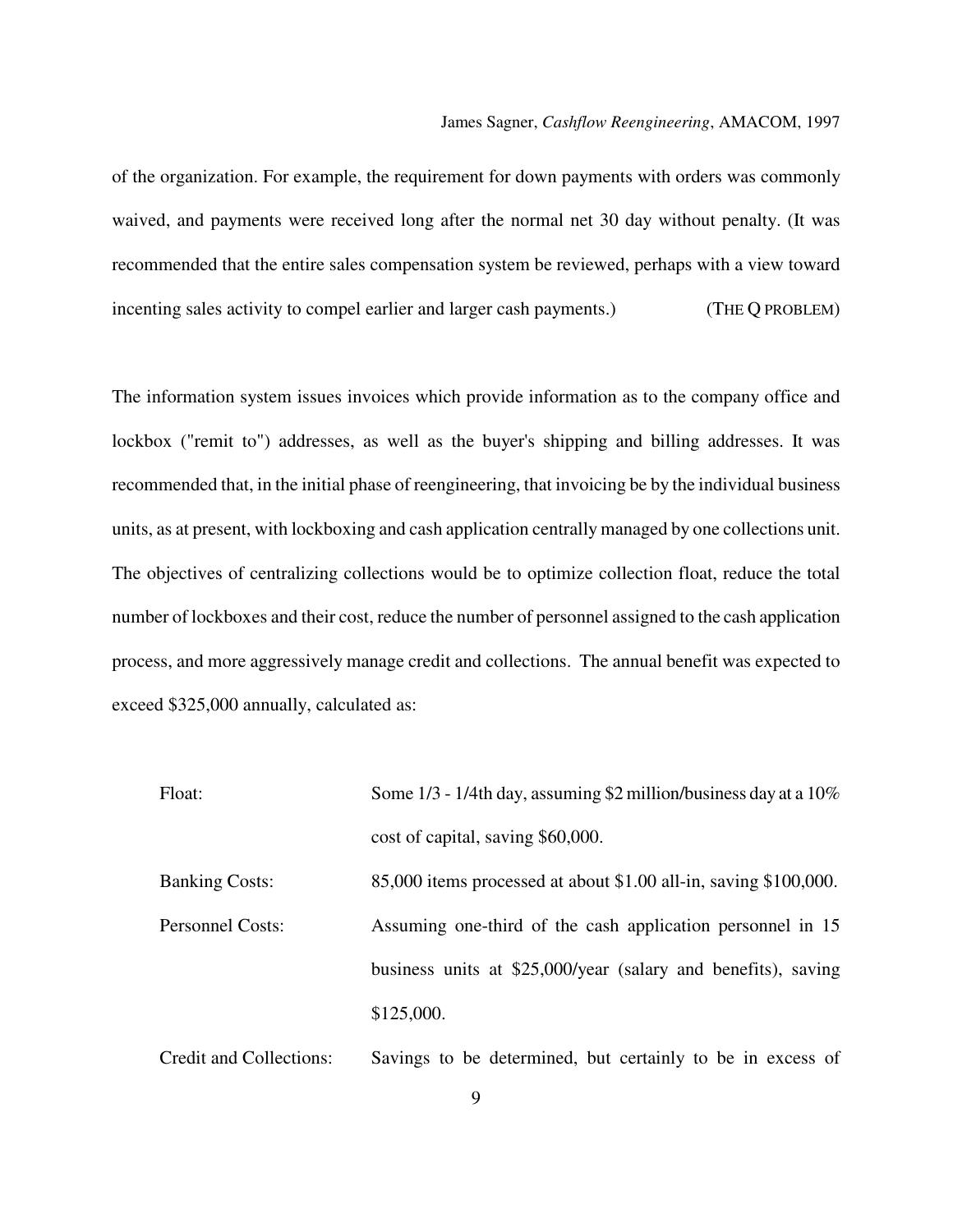### \$25,000/year.

Balances in Payment

of Bank Services: At two banks, saving \$17,500/year.

In the second phase of reengineering, the centralization of all invoicing activities would occur, with outsourcing of the cash collection process (through lockboxing) as well as cash application against an open receivables file transmitted daily by the company. Credit and collection problems from late payers would also be managed on an outsource basis, to make the process more efficient and professional and to remove the company from the direct role of collection "enforcer".

The annual benefit of these actions was expected to be an additional \$175,000 annually, calculated as:

| Centralization of              | Elimination of multiple billing systems and various             |
|--------------------------------|-----------------------------------------------------------------|
| Invoicing:                     | accompanying efficiencies saved \$75,000/year                   |
| Outsourcing of Cash            | Cost of bank service versus the maintenance of internal systems |
| Application:                   | and receivables personnel saved \$50,000/year                   |
| Outsourcing of                 | Cost of credit and collection activities, lost opportunities    |
| <b>Credit and Collections:</b> | (including float), and goodwill saved \$50,000/year             |

Thus, the total savings were \$500,000/year.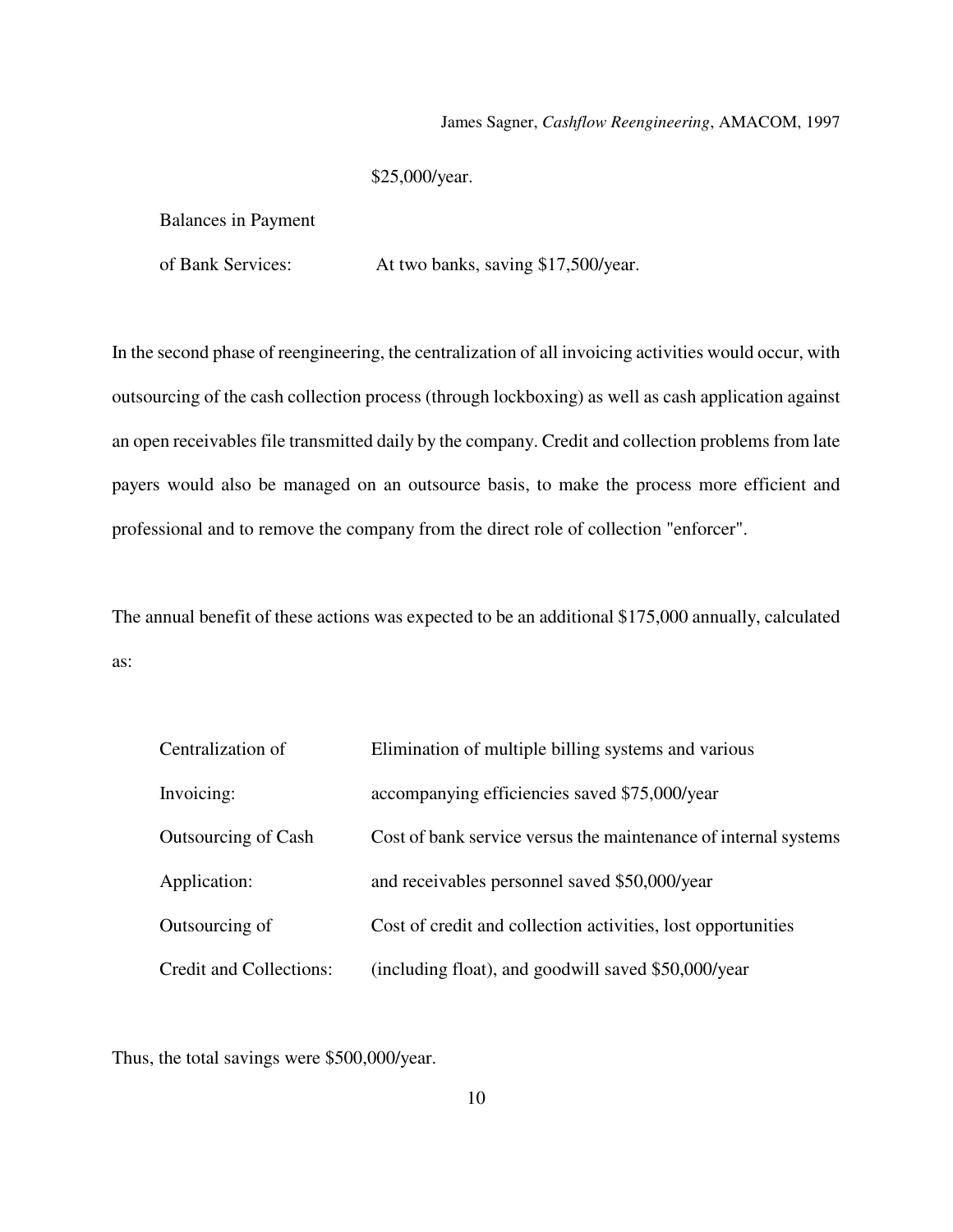(THE R SOLUTION)

### Case 2: Public Utility

A public utility providing gas and electric energy services to consumers and corporate customers published goal statements professing the importance of a corporate focus on customer satisfaction. Unlike the Case 1 company, nearly every manager interviewed described this focus as a primary importance.

The investigation of the various functions with cashflow impacts brought the consultants to several business areas which were conducting their affairs without regard to generally accepted financial practice. For example, this company retained its own shareholder/bondholder services unit, despite the fact that the banks offer such services at considerably less expense and with far greater expertise and technology than any company could provide.

When this was discussed with the unit's manager, there was hostility and an immediate rejection of an alternative approach. Based on interview data and other investigations, we concluded that the manager was perpetuating his job and those of his subordinates despite the suboptimal impact on the organization. (THE O PROBLEM)

Payments from consumers are received by mail at a central processing office and walked-in to pay-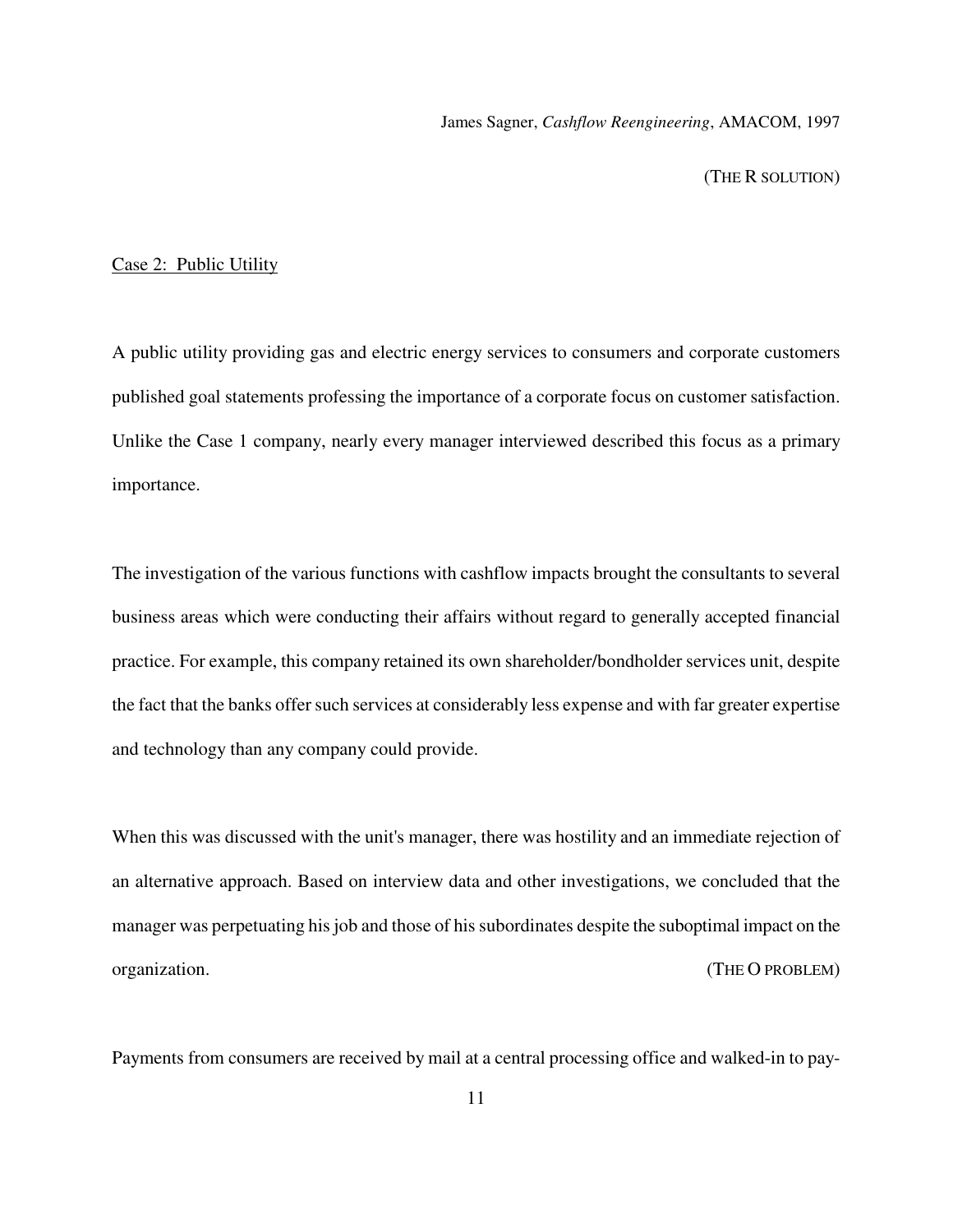station agents, which are businesses in each town designated to receive bill payments, issue receipts and make bank deposits. Although many of the checks received are drawn on a relatively small number of banks from within the company's geographic area of operation, no analysis had been made to open accounts in those banks for depositing that day, thereby improving funds availability. In fact, checks and currency received at both the central office and the pay-stations were held for courier pick-up until late in the afternoon each business day, well after the time for same-day crediting to the bank. Furthermore, no data was conveyed from these sites to the company to enhance the determination of the cash position and improve cash forecasting. (THE P PROBLEM)

A public utility is subject to the rules and oversight of a state regulatory agency, often called a "public service commission". The utility must present a request for any change in its rate structure to that body for approve. (Insurance companies, securities firms and certain other businesses face similar restrictions. This oversight is usually a function of either the company having a monopoly in the market served or being the custodian of the funds of the customer, that is, serving in a fiduciary or trust capacity.)

In reviewing the various activities of the utility, it became obvious that more efficient processes were available for many procedures, yet there was little interest in pursuing such improvements. When questioned as to this behavior, the managers often referred to the lack of a strong profit motive and the fact that any costs would be added to the rate base and inevitably approved for rate increases to the customer. (THE Q PROBLEM)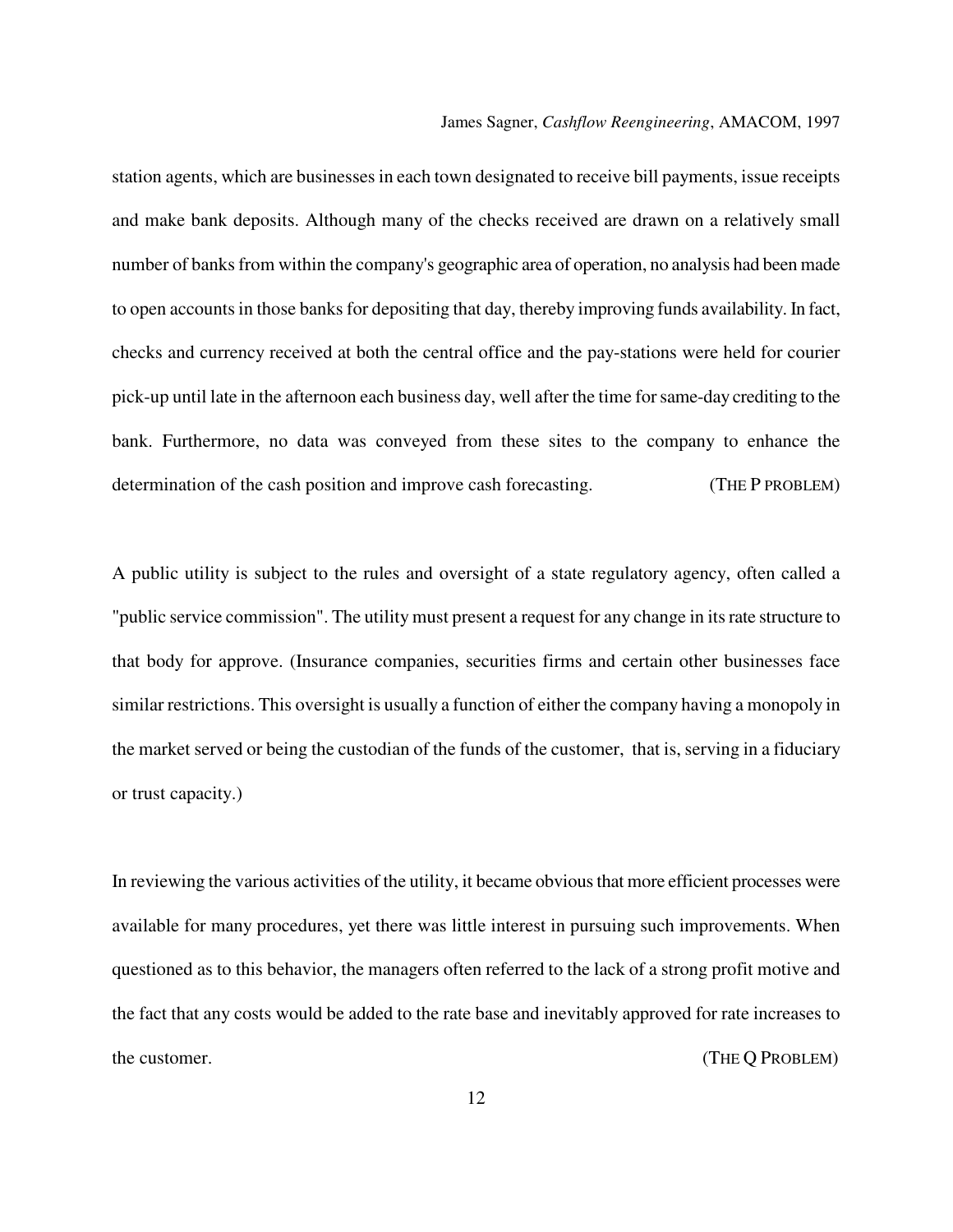The utility had not reviewed the cost of its check disbursement business for many years, and was paying its banks in excess of 10¢ for about 500,000 annual controlled disbursement items. This was such high volume that the price should have been closer to  $5¢$  or less, for a potential savings by merely changing disbursement banks of some \$25,000/year in bank service charges. There was no use of the technology of larger banks, including full reconciliation, Positive Pay, etc., and there was no float benefit from the disbursement bank used, even though over half of the vendors were from other states and could not complain about adverse treatment. It was recommended that disbursements be considered for both complete outsourcing, with all checks and electronic payments handled by a bank/vendor, or that the check disbursement portion be bid by banks.

The following were the key decision points in the decision process.

■ *Vendor Pricing vs. Internal Costs.* The internal costs of disbursing, including all equipment, personnel, systems, postage and banking costs, were approximately \$1.30, which is consistent with the costs incurred by other organizations with equivalent disbursement volume. The various bids from banks and vendors were significantly lower than that figure, some by half. Furthermore, the services bid would include important services not currently received by the utility, including full account reconciliation. If the outsourcing strategy were implemented, three positions would be eliminated.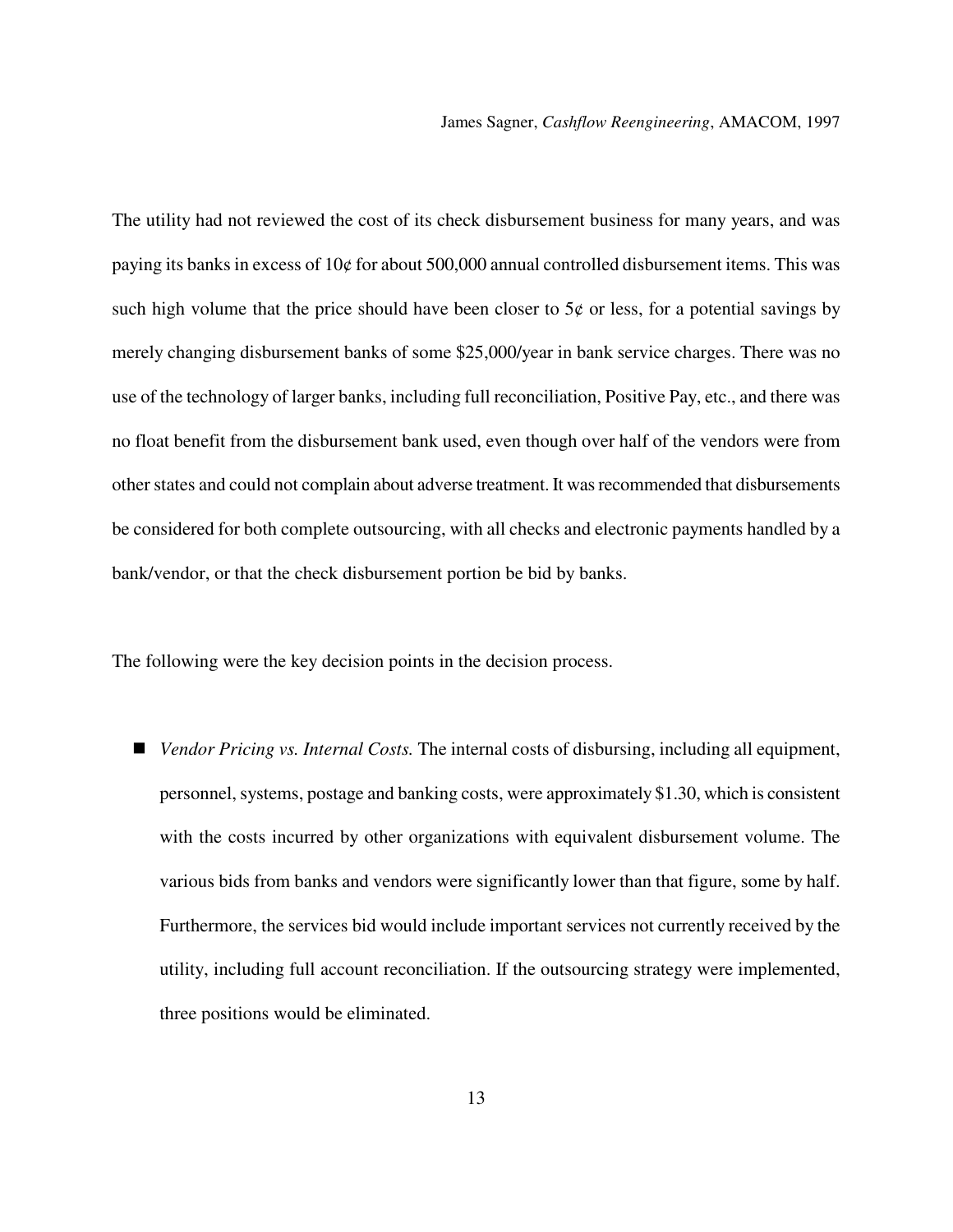- *Timing of Check Release.* Checks would be mailed the following day for payment files received by mid-day, assuring that all items will be received by vendors within three days of the transmission of the file.
- *Special Handling*. The vendor could provide special handling, such as items to be returned for attachments or delivery to vendors; checks written in branch locations and added to the issued file (for reconciliation purposes); checks being escheated (*e.g.*, for rate refunds) and checks in currencies other than U.S. dollars.
- *EDI*. The vendor offered assistance in migrating to an EDI environment for payments now made by check. In addition to significant EDI experience with customer applications in either production or implementation, they offer programs for vendor enrollment and implementation.

The annual benefit of these actions was expected to be \$250,000 annually, calculated as:

| Outsourcing of | Cost of bank service versus internal systems saved |
|----------------|----------------------------------------------------|
| Disbursements: | \$250,000/year and enhanced disburesement service  |
| Other:         | Unspecified investment saved in EDI technology     |

(THE R SOLUTION)

### **Downsizing**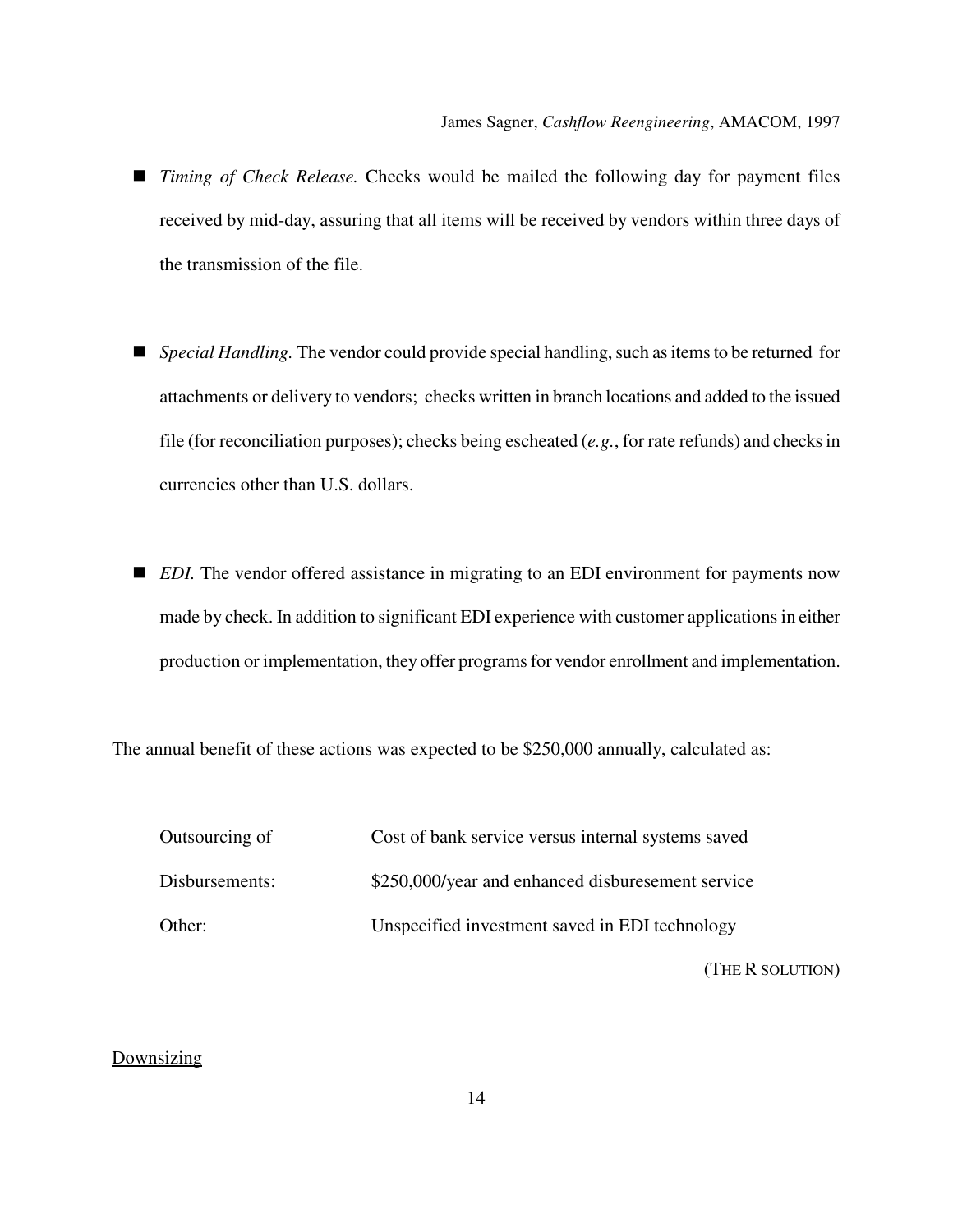The telecommunications company and the public utility each realized savings from a single idea in the hundreds of thousands of dollars per year. Typical experience with "Fortune 2000" organizations is that comprehensive cashflow reengineering efforts result in annual savings in the millions of dollars, and in fifteen instances annual savings have been ten times that amount or more. The total downsizing impact was significantly less onerous than has been reported in the press in recent years; each company in these examples eliminated four positions (on a full time equivalent basis) for each idea discussed. MORE

### Prospects for Internal Improvements

A reengineered system should utilize technology to eliminate manual and mechanical processing, which are inevitably more costly than automated procedures. In addition, automation permits accessibility of data for analysis and decision-making on a real-time basis. The impact of the cash position can be measured at all times to schedule payments and settlements and to optimize organizational cashflow.

Internal improvement opportunities will be highly technology dependent, particularly as many organizations are operating systems installed in the 1970s and 1980s in languages no longer supported by their developers (*e.g.*, COBOL). Documentation is often inadequate due to the many fixes and changes which have been made by programmers and analysts who have long since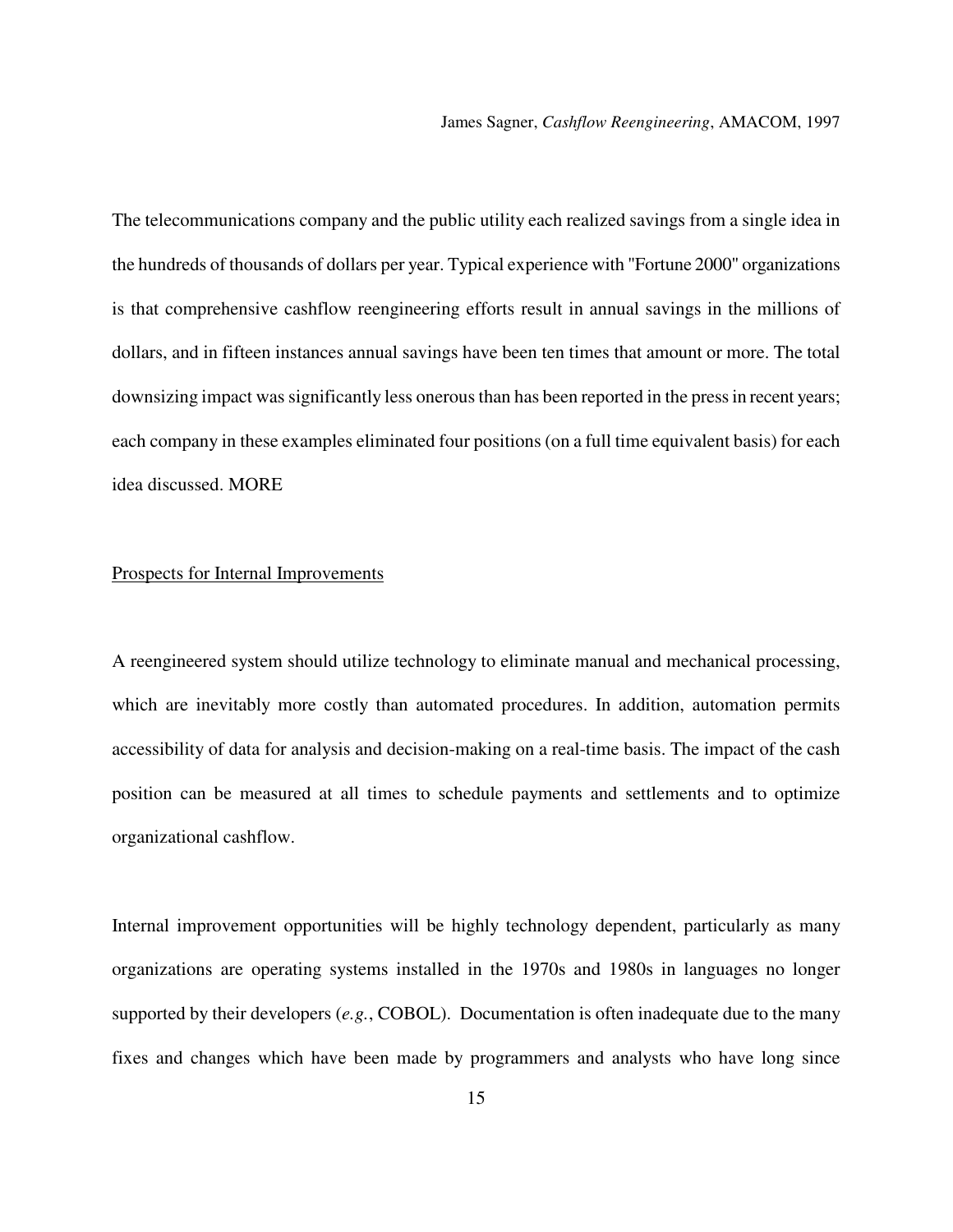departed. This will be a particular problem as the century dating issue becomes more apparent with the approach of the Year 2000, in that many systems which compare or use dates in computations cannot comprehend a date in the 21st Century.

However, there are many possible improvements which do not involve technology. Some of these are noted below:

- Consolidate collection/disbursement processing at sites with the most expensive processing costs into the least expensive sites. Specific savings could develop from reduced rquirement for equipment and labor, and reduced overhead and banking costs.
- **Pickup mail as soon as available in the morning from the post office to extend the time for** office processing, to allow daily deposits of cash received before the bank close of business (and before the ledger credit deadline).
- Renegotiate bank fees given the current overcapacity of many banks and the movement of smaller banks into cash management services.
- Charge clients for returns/redeposits to recoup related bank fees incurred on NSF items ("not sufficient funds").
- Liberalize instructions to your lockboxes to expedite the processing of exceptions, as high exception rates add significantly to bank charges
- Verify with Systems that your ACHs are completed one day after the date of the file transmission to your ACH bank. Banks may not initiate transactions on the date received,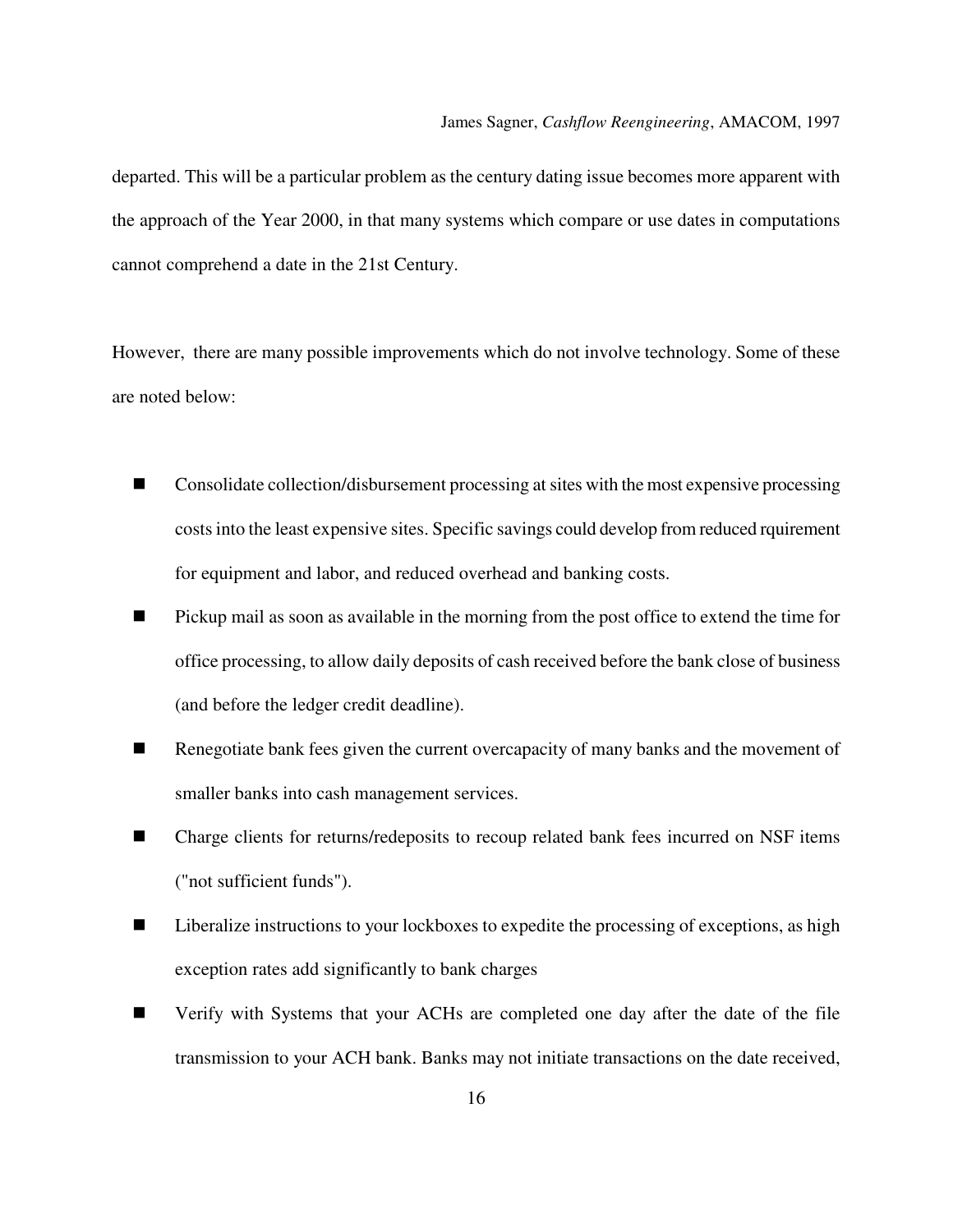but warehouse the ACH items until a future date, causing the loss of perhaps days of float.

- Have Mailroom staff review post office procedures, particularly if P.O. boxes are used. As P.O. boxes may require up to 3 sorts, mail may be heldover 1-2 days in busy post offices. Consider barcoding on pre-printed return envelopes and the use of lockboxes.
- Ask Internal Audit and Senior Management to insist that checks be mailed immediately after printing, with the stuffing of remittance documents by only a limited number of designated personnel. Organizations may protect a portion of the receipt and disbursement cycle but not other portions. An example would be the use of safety paper for the laser printing of checks, including the MICR-line, and then allowing those checks to be returned to the business units prior to mailing.
- Use the ACH to drawdown lines of credit or other credit facilities from your banks and for repayments, rather than using wire transfers or checks.

### Prospects for Outsourcing

The recent trend to outsourcing has been driven by the proliferation of bank/vendor offerings priced at marginal cost (versus fully loaded cost) to support large sunk investments in the personnel and equipment necessary to provide appropriate services. The current era of overcapacity and discount pricing will end. Available data<sup>i</sup> shows that list price increases have been falling every year since 1991, with 20% of all list prices discounted to corporates.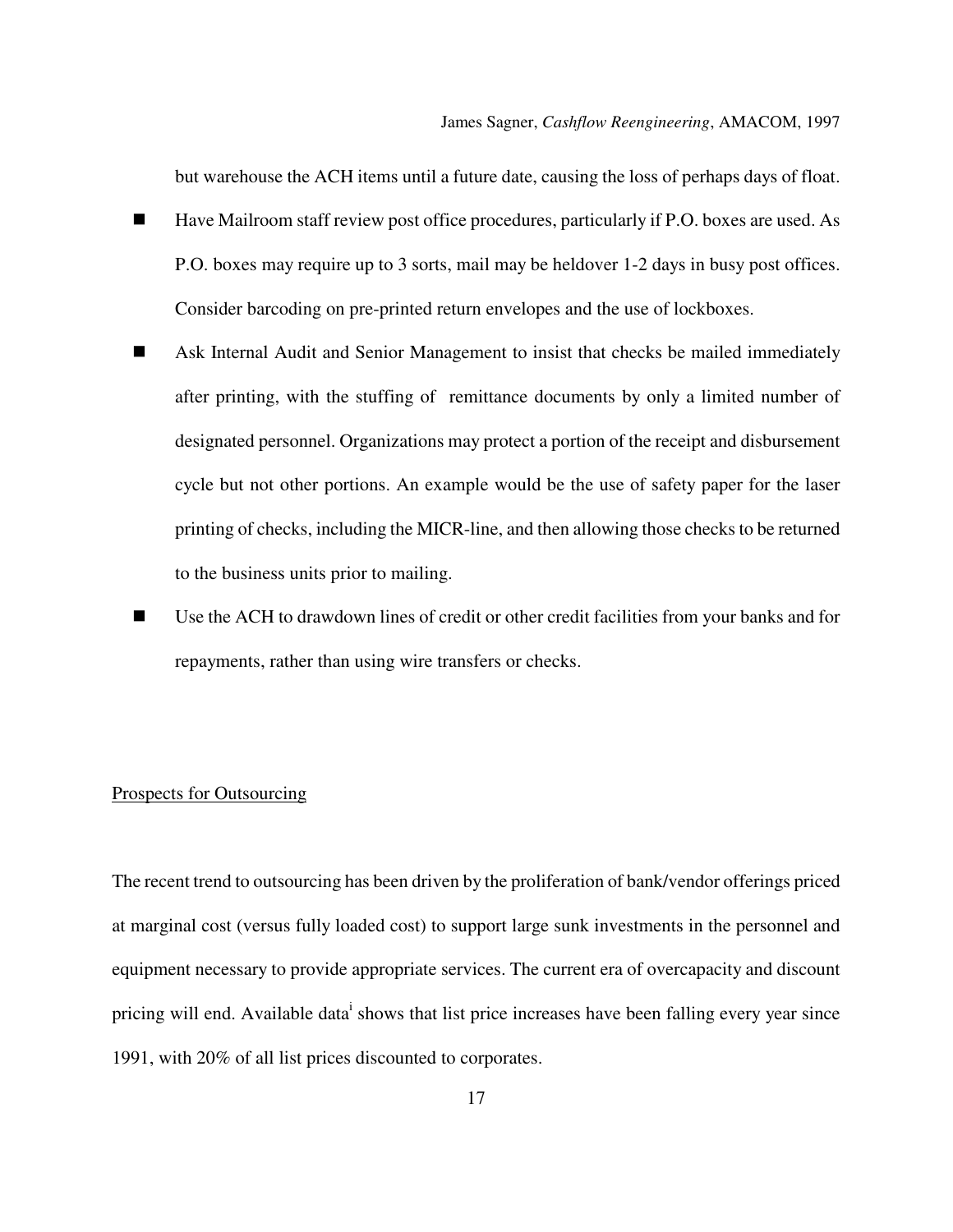However, banks and vendors cannot indefinitely price at or near marginal cost merely to buy business. New commitments to major investments in technology will be very carefully examined in the context of declining returns-on-equity on corporate cash management services, and while some banks and vendors will throw money at new plant and equipment, others will conclude that privatelylabelled products from large banks with excess capacity or from third-party vendors is a more cost effective strategy. Eventually, pricing will reflect a more rational calculation of required returns than at present.

It is likely that outsourcing opportunities will radiate from traditional banking activities, which focus on the central portion of the cashflow timeline, *e.g.*, the depositing, concentrating, investing and disbursing of cash. As we have previously noted, banks and vendors offer various "comprehensive" collection and disbursing services, including the application of cash to open receivables, the generation of the disbursement payment including accompanying remittance detail, and payroll outsourcing, including check issuance and direct deposit and tax filings.

For companies in the Fortune 25 (or their non-profit equivalents), it is usually economic to attempt to pursue the type of internal improvements discussed throughout this book, although outsourcing collections through lockboxing is highly recommended. For organizations below that gigantic size (\$XXX in revenues), outsourcing can usually be justified for all of the cash activities we have discussed. The major banks have not widely marketed their services to smaller companies, perhaps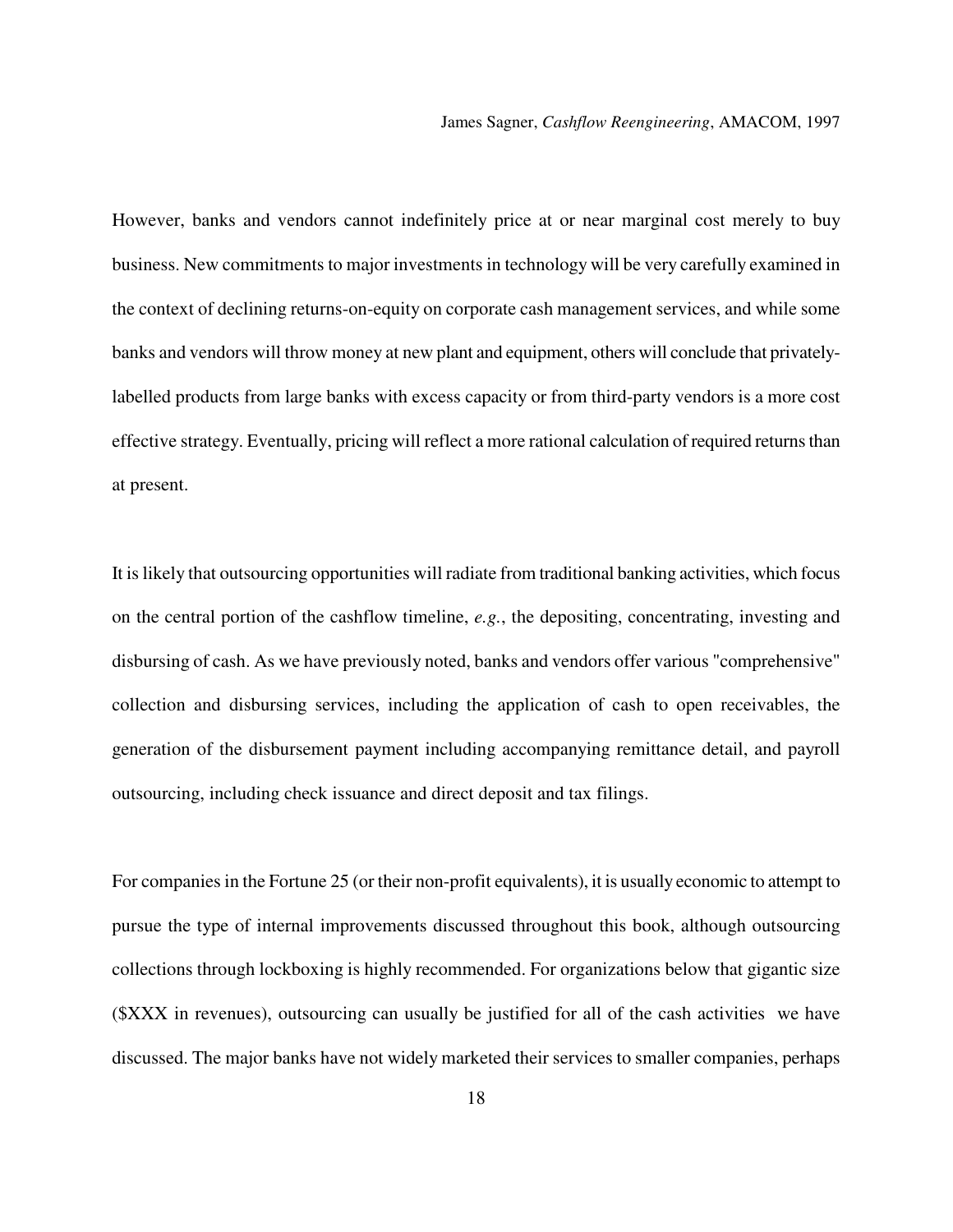believing that the potential profitability is limited with small transaction volumes and sometimes less than investment grade credit. However, smaller companies do not "shop" cash services, and pay list price. Community banks are beginning to aggressively pursue these customers, either through their own or through private labelled services.<sup>1</sup>

Future offerings will likely include events even further removed from the center of the timeline., including:

- Sales data integration and review, and credit approval, based on transmissions from field offices or sales personnel
- Issuance of customer invoices based on a daily file transmission from the company reflecting shipped orders or services provided
- Credit and collection activities to slow/no payers based on data on funds received and applied
- Analysis of marketing activities, including sales, adverstising and promotional activities, based on analyses of company and industry data
- Receivables financing ("factoring") based on orders received and approved, and the collection of funds as invoices are paid
- Inventory financing as matched against orders received and approved

l

 ${}^{1}$ A "private label" cash management service is provided by an established provider, usually a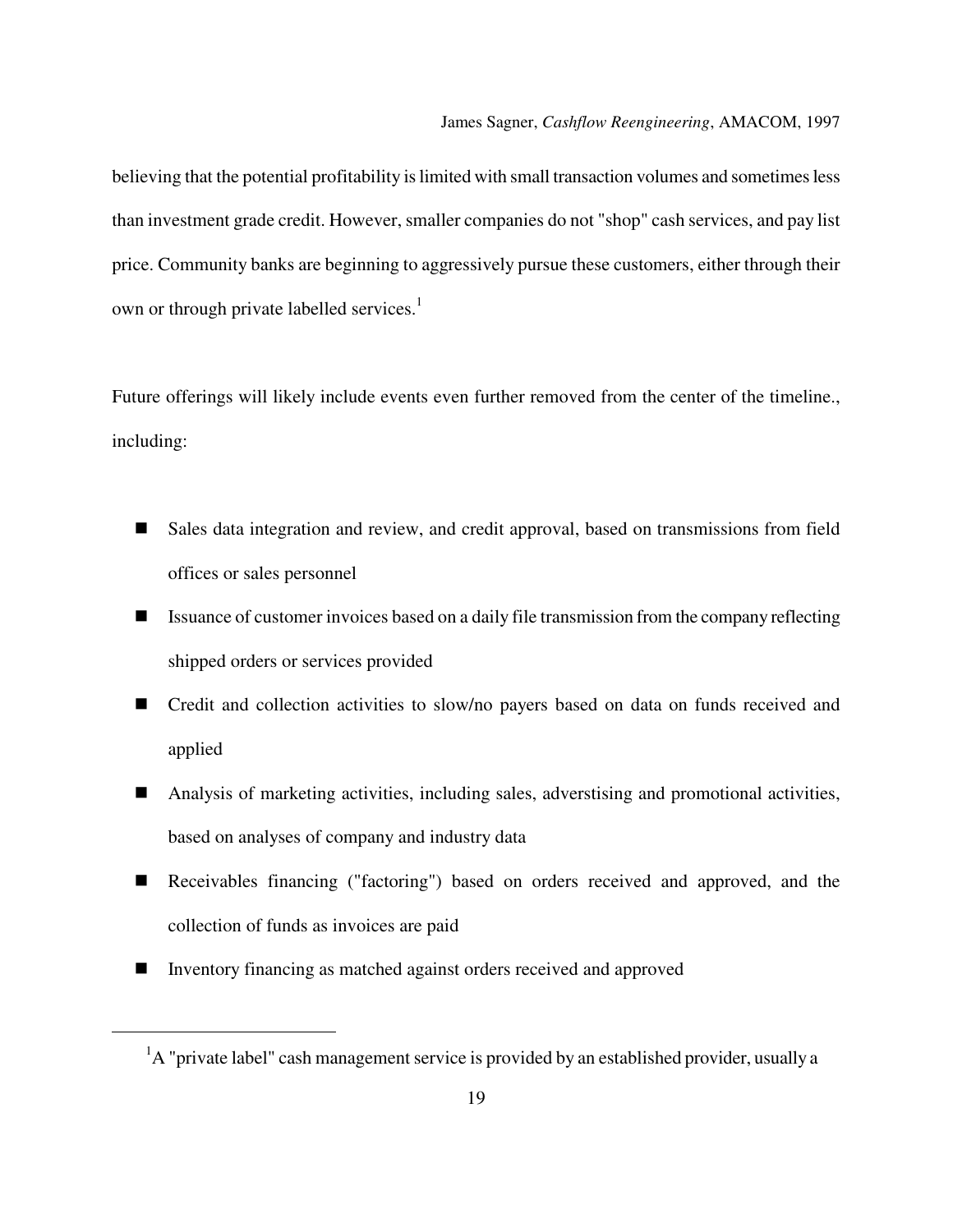- Management of purchasing cycle data, based on a daily file transmission from the company, including issuance of purchase orders, and matching against receiving reports and vendor invoices, and payment of those invoices (Cite Phoenix-Hecht)
- Purchasing decisions, including the selection of vendors and the solicitation of bids, based on specifications and other data as established by the company

These solutions cross functional lines, and require skills from nearly every functional discipline in the corporation. The financial manager's job is to ask the right questions, suggest possible avenues of investigation, and provide analytical skills in developing answers.

#### Prospects for the Organization

l

The successful implementation of cashflow reengineering requires an organizational environment that is simple and that responds to the demands of the market. We have tried various managerial formulations and goals, as described in Chapter 2. Organizations tend to work best when simple, that is, with the fewest possible groupings and managers, with customer responsiveness without numerous bureaucratic approvals or reviews, and where the least encumbrances or limitations are placed on decision-making. For many businesses, this will mean some form of functional structure,

major bank or vendor, but sold to a customer under the smaller bank's label or name.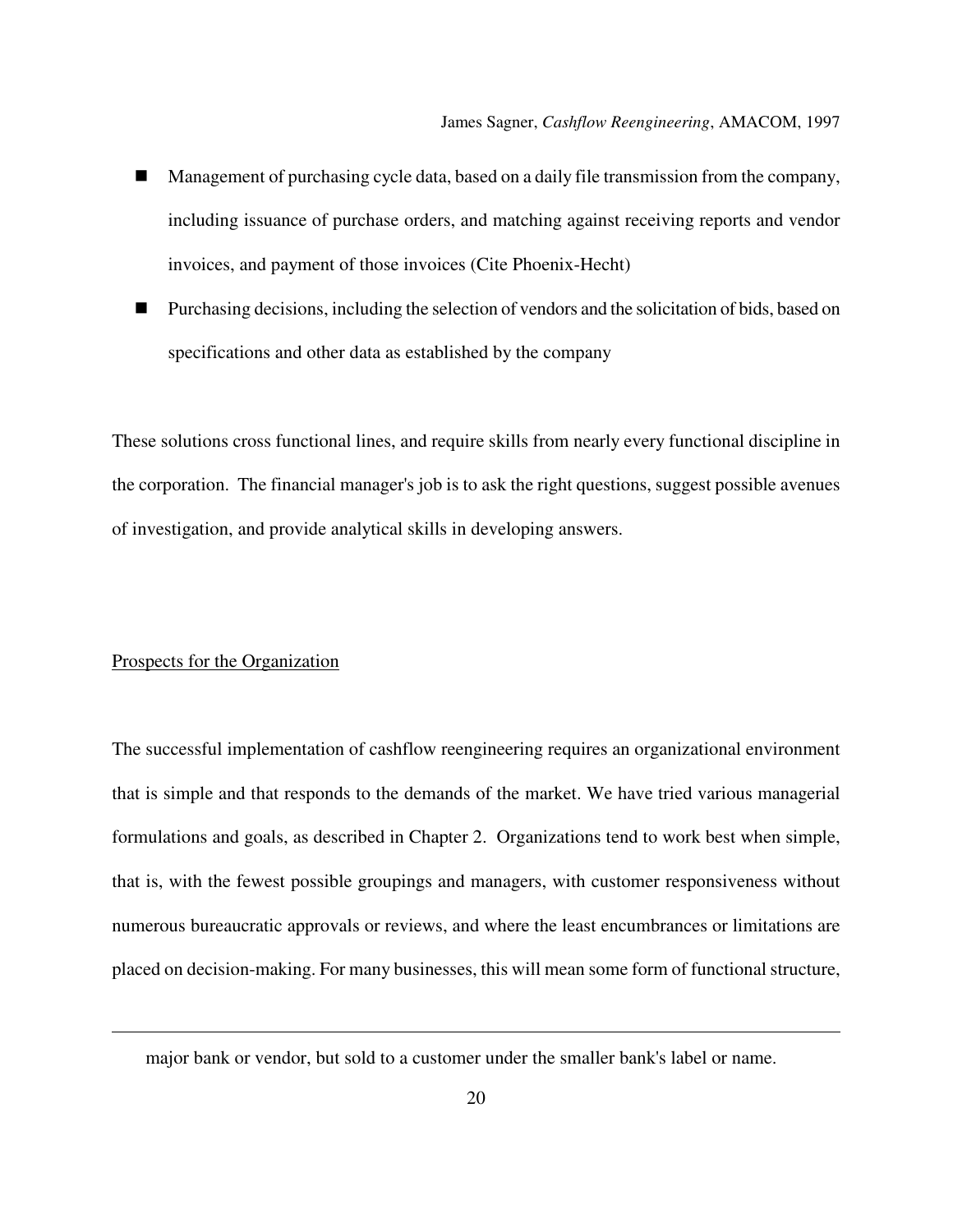the kind used in corporations as long ago as early in the 20th Century and never really improved on.

The major difference today is that the classic "line" positions, sales and production, must be equal partners with the "staff" position historically called *finance* but really cash. In addition, there must be an equal partnership for information, a situation which has developed in many organizations. We can continue to call it finance, but the position must be accorded responsibilities for all of the cash activities described in this book, especially those now assigned to line management. Without this change in mindset and in responsibilities, cashflow reengineering may not succeed.

#### Is There Still Time for Heroes?

l

Cashflow reengineering has been successfully implemented in many businesses over the past several years. Viewing the broad perspective of global organizations, success has been highest in certain situations and less so in others. In evaluating markers of support for cashflow reengineering, we include the customary treasury functions, such as bank relationship management, as well as those functions integral to operational areas where a cash event may be triggered, *e.g.*, billing and cash application.

1. Companies in those industries subject to federal or state **regulation** tend to be less efficient than companies in industries without regulation. Thus, securities firms, public utilities and commercial banks are less expert than manufacturers, retailers and non-regulated service companies. The apparent rationale is a regulated company/industry attitude that managerial error will be corrected by action of regulators (*e.g.*, granting of price increases) or customers (*e.g.*, acceptance of price increases), whereas non-regulated companies do not have access to such relief.

2. There is a bias of **geography** in treasury performance, in that companies and non-profits in smaller towns and in locations outside of the U.S. tend to be less efficient than those in larger U.S. cities. The competitive spirit among treasury and other managers appears to be more intense where there are numerous treasury organizations, and where there are more convenient opportunities for education, than in less urban sites and in non-U.S. locations.

3. **Centralization and focus** in organization and product/service offerings lead to more efficiency in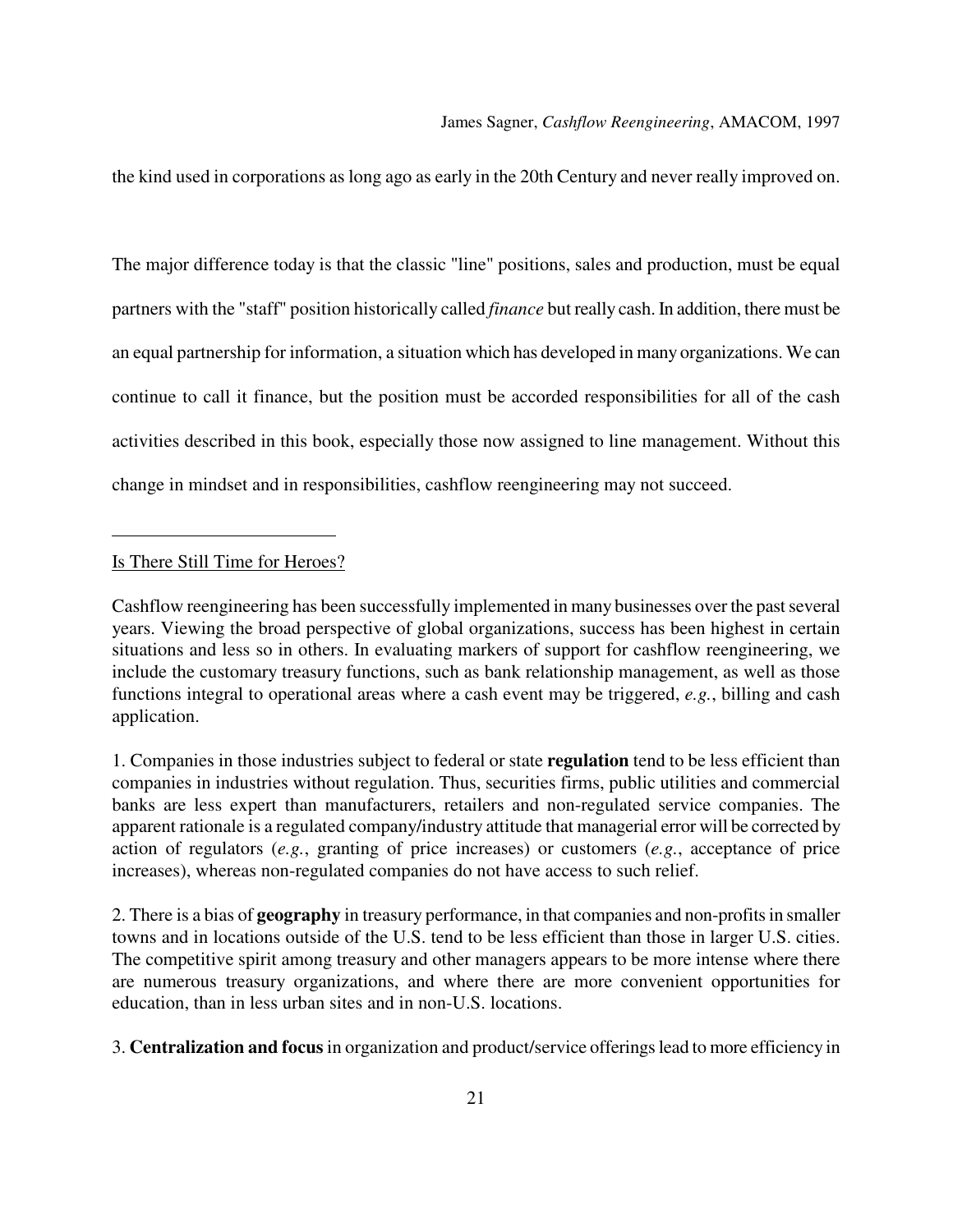treasury management than is experienced by decentralized, multi-product businesses and non-profits. Decentralized, multi-product line organizations tend to assign responsibility for bank relationship management and concentration activities, the traditional focus of our discipline, to managers with such titles as Assistant Treasurer, Director of Treasury Management/Operations, etc. These individuals operate within a fairly well defined discipline, with access to the expertise of commercial banks, industry groups and peers.

l

In decentralized, multi-product companies, the management of activities prior to and subsequent to the central area of the "cashflow timeline" does not usually fall within the responsibility of managers with adequate knowledge of cash management, and who tend to focus on other objectives or goals in the conduct of their businesses. For example, billing procedures may be driven by operations, systems or marketing concerns, and almost never by cash management factors.

Our experience, then, is that treasury management is weakest in regulated, decentralized/multiproduct industries located in smaller cities or outside of the U.S. It is strongest where competitive conditions dictate survival, in major U.S. cities and where management is largely centralized. An example of the former situation would be the insurance industry, and of the latter situation would be heavy equipment manufacturing (with big city corporate offices).

For example, a sample of consulting engagements for 12 life and health insurance companies performed from 1986 to 1993 demonstrated annual savings of over \$100 million. The companies included in the sample range from among the largest in the industry to those with assets of some \$5 billion.

The principal areas of benefit were in the portions of the timeline of activity which fall outside of traditional cash management. In collections, invoice issuance and cash application activities accounted for three-fourths of the \$40 million in benefits, or about \$30 million. In disbursements, invoice and claim review and clearing/funding activities accounted for an equivalent percentage of savings, or some \$45 million of a total of \$60 million.

Consider that we are talking about \$100 million in annual savings for a dozen companies! Consider further that there are some 4,000 insurance companies in the U.S. If the entire industry were similarly inefficient, the potential savings would be a billion dollars (calculated from the asset base of the 12 companies in our sample as against the asset base of the industry).

The good news is that there has been considerable recent interest in the improvement of treasury practice in certain regulated, decentralized/multi-product, smaller city companies and non-profits. Fearful for their survival, such organizations as public utilities, large- and medium-sized banks, and others, traditionally resistant to the development of modern treasury practice, are requesting assistance. Long-term banking relationships are being re-examined, expectations for employee skills